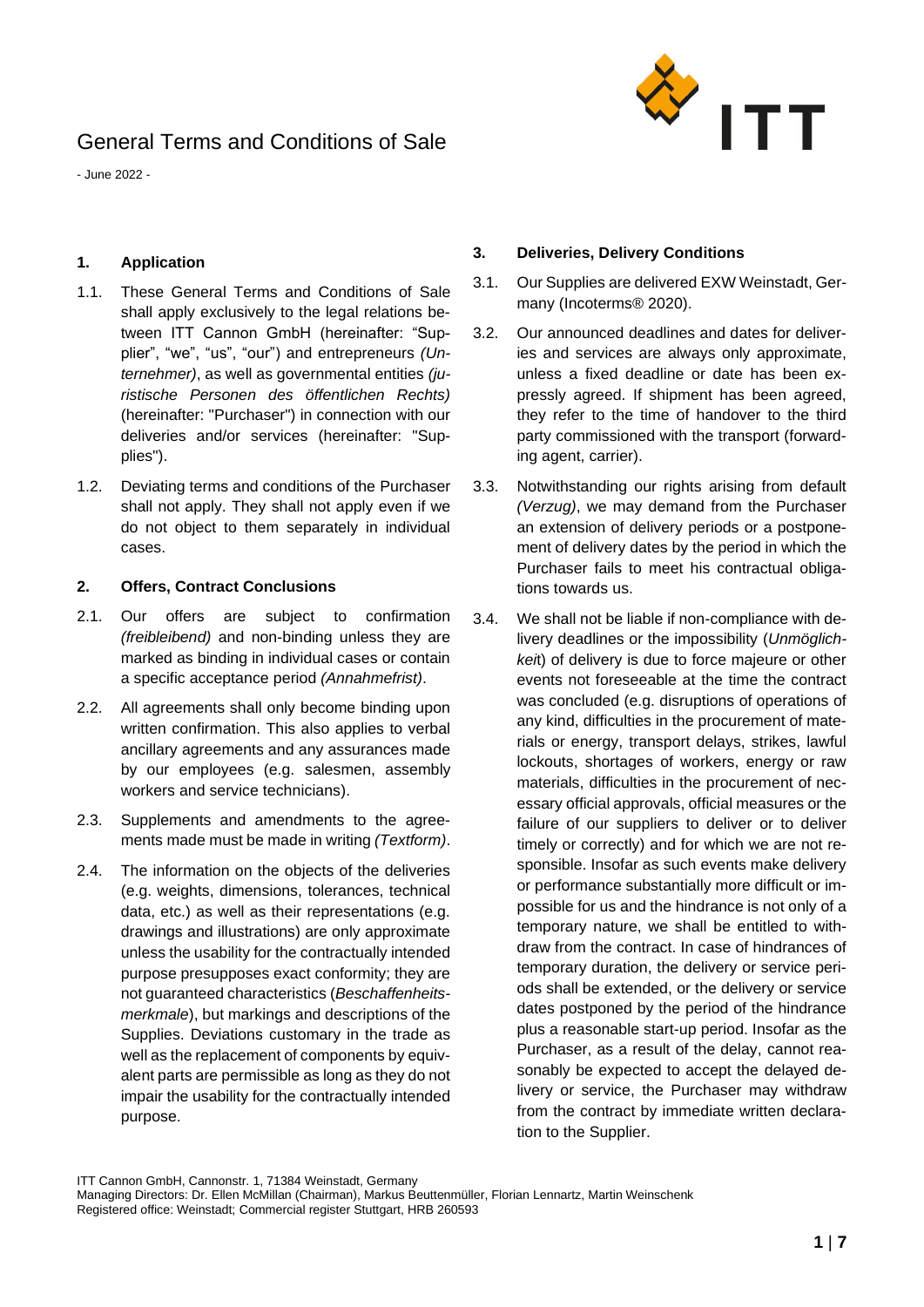

- June 2022 -

- 3.5. We shall be entitled to make partial deliveries if
	- the partial delivery can be used by the Purchaser within the scope of the contractual purpose,
	- the delivery of the remaining ordered goods is ensured and
	- the Purchaser does not incur any significant additional costs or expenses, unless we agree to bear such costs.
- 3.6. If we are in default (*Verzug*) with a delivery or service or if a delivery or service is impossible for us for whatever reason, our liability shall be limited in accordance with Clause [10.](#page-5-0)

## **4. Place of Performance** *(Erfüllungsort)***, Transfer of Risk** *(Gefahrübergang)*

- 4.1. Unless otherwise agreed, the place of performance for all obligations arising from the contractual relationship shall be our registered office.
- 4.2. The risk shall pass to the Purchaser in accordance with EXW (Incoterms® 2020).

## **5. Acceptance** *(Abnahme)*

As far as an acceptance has to take place, the object of purchase is considered as accepted, if

- the Supply and, if we owe the installation, the installation has been completed,
- we have informed the Purchaser of this with reference to the acceptance fiction *(Abnahmefiktion)* in accordance with this Clause 5 and have requested him to accept,
- twelve working days since Supply or installation or – in case the Purchaser has commenced use of the purchased item (e.g. has put it into operation) – six working days have elapsed since Supply or installation and
- the Purchaser has omitted acceptance within this period for a reason other than a defect notified to the Supplier which makes

the use of the purchase object impossible or significantly impairs it.

#### **6. Prices, Payment Conditions and Set-off**

- 6.1. Our prices shall apply to the scope of Supply and services specified in the order confirmations. Additional and special services shall be invoiced separately. Prices are quoted ex works, plus costs for packaging and return of packaging and plus statutory value-added tax.
- 6.2. Subject to the remainder of this Section 6.2, Prices for all Orders shall be determined by the price stated on the Supplier's corresponding order confirmation. Purchase Orders are Orders where a predefined amount of product is ordered, whereas the amount of product may be delivered successively upon separate request after the Order is placed (Call-offs/Abrufe). The request for delivery of product within the scope of the Purchase Order is deemed to be a Calloff. Purchase Orders shall be scheduled for delivery within twelve (12) months from the Order date ("General Pricing End Date"). Prices stated in a Purchase Order cease to be valid after the General Pricing End Date. Prices for Call-offs dating after the General Pricing End Date will be determined by Supplier issuing an updated order confirmation. In addition, Purchase Orders of products containing precious or volatile price materials, which include gold, copper, brass, aluminum, steel, and thermoplastics ("Volatile Materials"), are priced for shipment within three (3) months after the Order date ("Volatile Pricing End Date"). Prices for Special Materials expire at the end of the Volatile Pricing End Date and will determined thereafter by Supplier issuing a corresponding updated order confirmation.
- 6.3. The prices, specifications, and delivery schedules set forth in the Orders assume that materials, fuels, and energy supplies will continue to be available at present levels, and that ITT and its subcontractors, suppliers, and transporters will continue to have unimpeded use of their facilities

ITT Cannon GmbH, Cannonstr. 1, 71384 Weinstadt, Germany

Managing Directors: Dr. Ellen McMillan (Chairman), Markus Beuttenmüller, Florian Lennartz, Martin Weinschenk Registered office: Weinstadt; Commercial register Stuttgart, HRB 260593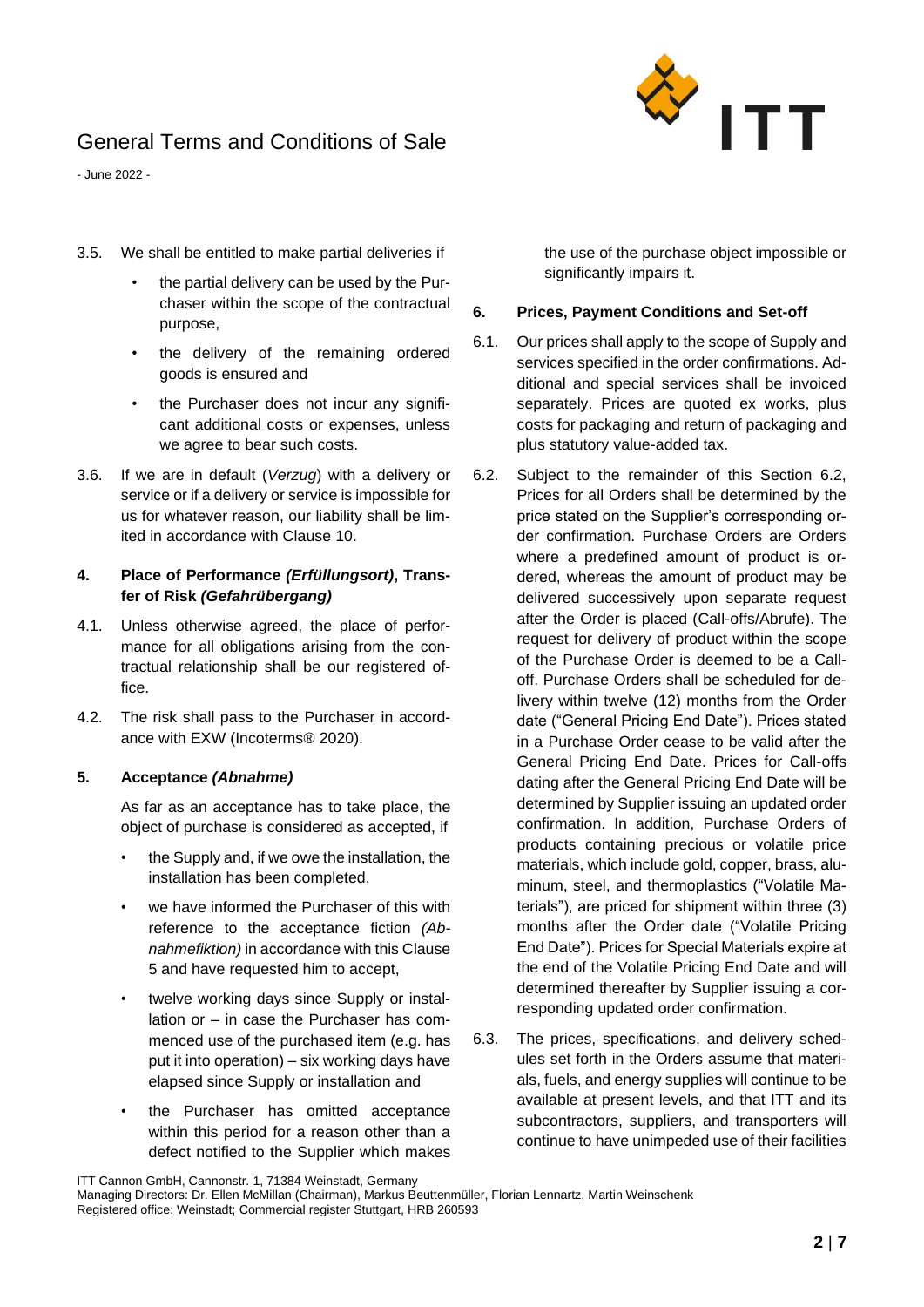

- June 2022 -

and equipment. The seller reserves the right, by giving notice to the buyer at any time before delivery, to increase the price of the goods to reflect an increase in the costs to the seller which is due to any external factor beyond the control of the seller (such as foreign exchange fluctuation, currency regulation, alteration of duties, significant increase in the costs of materials or other costs of manufacture, the situation commonly described as an "Energy Crisis," whether resulting from Governmental action or otherwise, here or abroad) or any change in delivery dates, and he will reduce the price if external costs (such as customs duties) vary or do no longer apply.

- 6.4. If we have taken over the installation or assembly, the Purchaser shall, unless otherwise agreed, in addition to the agreed payment, bear all necessary ancillary costs, in particular travel and transport costs as well as accommodation allowances.
- 6.5. Payments shall be made to us or our agent within 30 days of the invoice date without deduction. In the event of default on the part of the Purchaser, the statutory provisions shall apply.
- 6.6. The Purchaser may only set off such claims which are undisputed or have been legally established or which arise from the same order under which the relevant Supplies are made.
- 6.7. We shall be entitled to make outstanding deliveries only against advance payment or security if, after conclusion of the contract, we become aware of circumstances which are likely to significantly reduce the creditworthiness of the Purchaser and which endanger the payment of outstanding claims from the respective contractual relationship - including claims from other orders of the same framework contract.

## **7. Retention of Title and Rights of Use**

7.1. The objects of the Supplies (hereinafter: reserved goods) shall remain our property until all claims to which we are entitled against the Purchaser under the business relationship have been satisfied.

- 7.2. If the value of all security rights to which we are entitled exceeds the amount of all secured claims by more than 10 %, we shall release a corresponding part of the security rights at the request of the Purchaser; we shall be entitled to choose between various security rights when releasing.
- 7.3. The Purchaser shall store the reserved goods for us free of charge.
- <span id="page-2-0"></span>7.4. The Purchaser shall be entitled to process or sell the reserved goods in the ordinary course of business until occurrence of a liquidation event *(Verwertungsfall)*.
- 7.5. If the reserved goods are processed by the Purchaser, it is agreed that the processing shall be carried out in our name and for our account as manufacturer *(Hersteller)* and that we shall directly acquire ownership or – if the processing is carried out with materials of several owners or the value of the processed item is higher than the value of the reserved goods – co-ownership (*Bruchteilseigentum*) of the newly created item in the ratio of the value of the reserved goods to the value of the newly created item. If the reserved goods are combined or inseparably mixed with other items to form a uniform item and if one of the other items is to be regarded as the main item, the customer shall transfer to us, to the extent that the main item belongs to him, the proportionate co-ownership of the uniform item in the proportion as stated in sentence 1.
- <span id="page-2-1"></span>7.6. If the Purchaser resells the reserved goods, he hereby assigns to us by way of security his future claims against his customers arising from the resale - in the case of our co-ownership of the reserved goods proportionate to the co-ownership share. The same applies to other claims which take the place of the reserved goods or otherwise arise with regard to the reserved goods,

Managing Directors: Dr. Ellen McMillan (Chairman), Markus Beuttenmüller, Florian Lennartz, Martin Weinschenk Registered office: Weinstadt; Commercial register Stuttgart, HRB 260593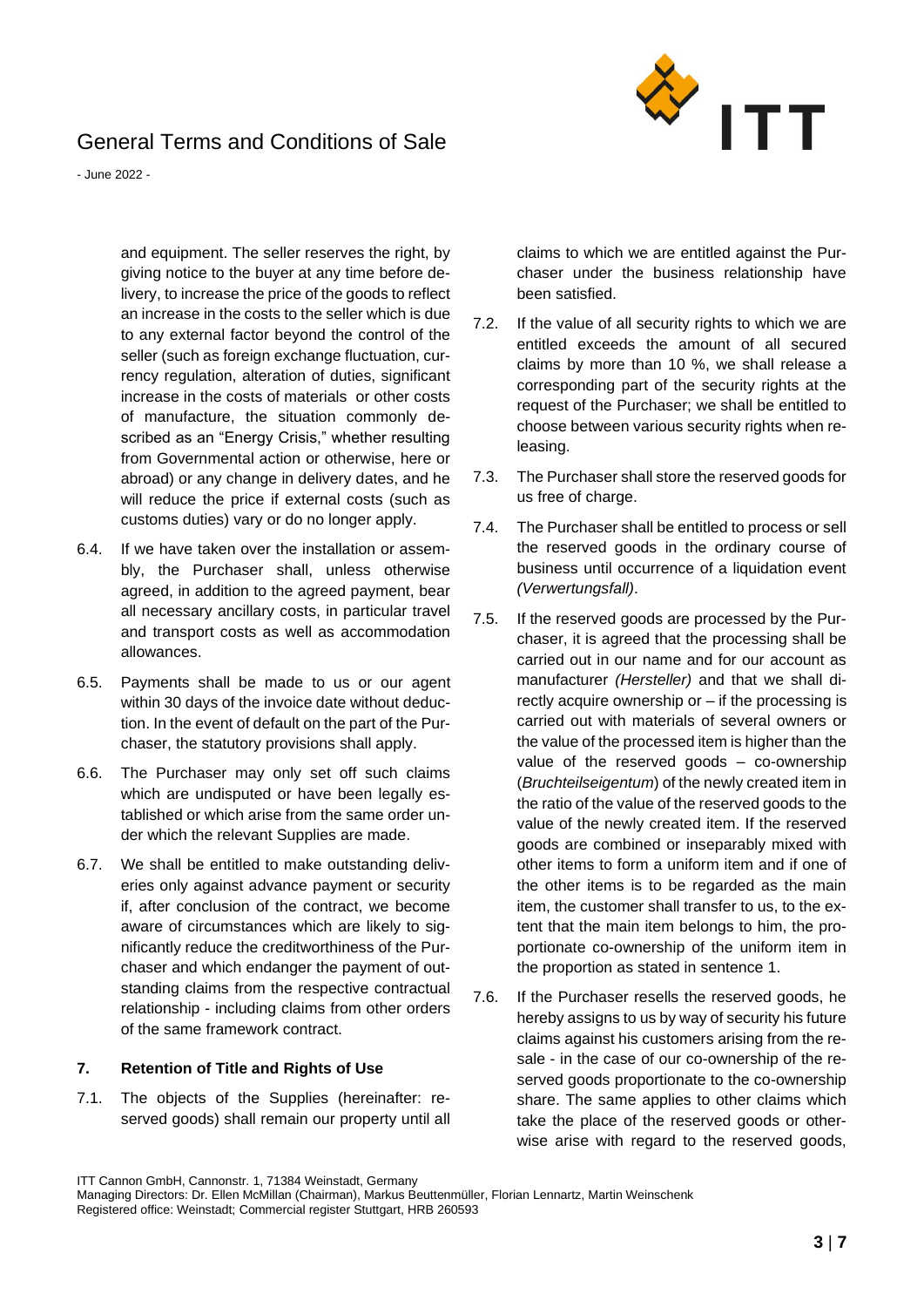

- June 2022 -

such as insurance claims or claims arising from tort in the event of loss or destruction. If the reserved goods are resold together with other items without an individual price having been agreed for the reserved goods, the Purchaser shall assign to us that part of the total price claim which corresponds to the price of the reserved goods invoiced by the supplier. The Purchaser may collect the claims assigned to us in his own name as long as the event of liquidation (Clause [7.7\)](#page-3-0) has not occurred.

- <span id="page-3-0"></span>7.7. In the event of an important reason, in particular in the event of default in payment *(Zahlungsverzug)*, suspension of payments, opening of insolvency proceedings, protest of a bill of exchange or well-founded indications of over-indebtedness *(Überschuldung)* or impending insolvency *(drohende Zahlungsunfähigkeit)* of the Purchaser (hereinafter: event of liquidation), the supplier shall be entitled to revoke the authority to resell in accordance with Clause [7.4](#page-2-0) as well as the collection authority of the Purchaser in accordance with Clause [7.6.](#page-2-1) In addition, we may, after prior warning and subject to a reasonable period of notice, disclose the assignment by way of security pursuant to Clause [7.6,](#page-2-1) realize the assigned claims and demand that the Purchaser discloses the assignment to his customer.
- 7.8. In the event of seizures, confiscations or other decrees or interventions by third parties against the reserved goods, the Purchaser shall notify us without any undue delay in order to enable us to enforce his ownership.
- 7.9. If we withdraw from the contract in the event of the Purchaser's default, we shall be entitled to demand the return of the reserved goods.

## **8. Warranty**

8.1. The statutory provisions shall apply to the Purchaser's rights in the event of material defects *(Sachmängel)* and defects of title *(Rechtsmängel)* (including incorrect and short delivery as well as improper assembly or defective assembly instructions), unless otherwise specified below. In all cases, the statutory special provisions on final delivery of the unprocessed goods to a consumer remain unaffected, even if the consumer has processed such goods (supplier recourse *[Lieferantenregress]* according to §§ 445a, 445b, 478 German Civil Code [BGB]). Claims from supplier recourse in other respects are excluded if the defective goods have been further processed by the purchaser or another entrepreneur *(Unternehmer)*, e.g. by installation in another product.

- 8.2. The delivered items shall be carefully examined (*Untersuchungs- und Rügepflicht*) without undue delay after delivery to the Purchaser or to the third party designated by the Purchaser. With regard to obvious defects or other defects which would have been recognisable in an immediate. careful inspection, they shall be deemed to have been approved by the Purchaser if we do not receive a written notice of defect within seven working days of delivery. With regard to other defects, the delivery items shall be deemed to have been approved by the Purchaser if the notice of defect is not received by the Supplier within seven working days of the time at which the defect became apparent; if the defect was already apparent at an earlier point in time with normal use, this earlier point in time shall, however, be decisive for the commencement of the complaint period. At our request, a rejected delivery item shall be returned to us carriage paid. In the event of a justified notice of defects, we shall reimburse the costs of the cheapest shipping route; this shall not apply insofar as the costs increase because the delivery item is located at a place other than the place of intended use.
- 8.3. In the event of material defects of the delivered goods, we shall initially be obliged and entitled to repair *(nachbessern)* or replace *(nachliefern)* them at our discretion within a reasonable period of time. In the event of failure, i.e. impossibility, unreasonability, refusal or unreasonable delay of

Managing Directors: Dr. Ellen McMillan (Chairman), Markus Beuttenmüller, Florian Lennartz, Martin Weinschenk Registered office: Weinstadt; Commercial register Stuttgart, HRB 260593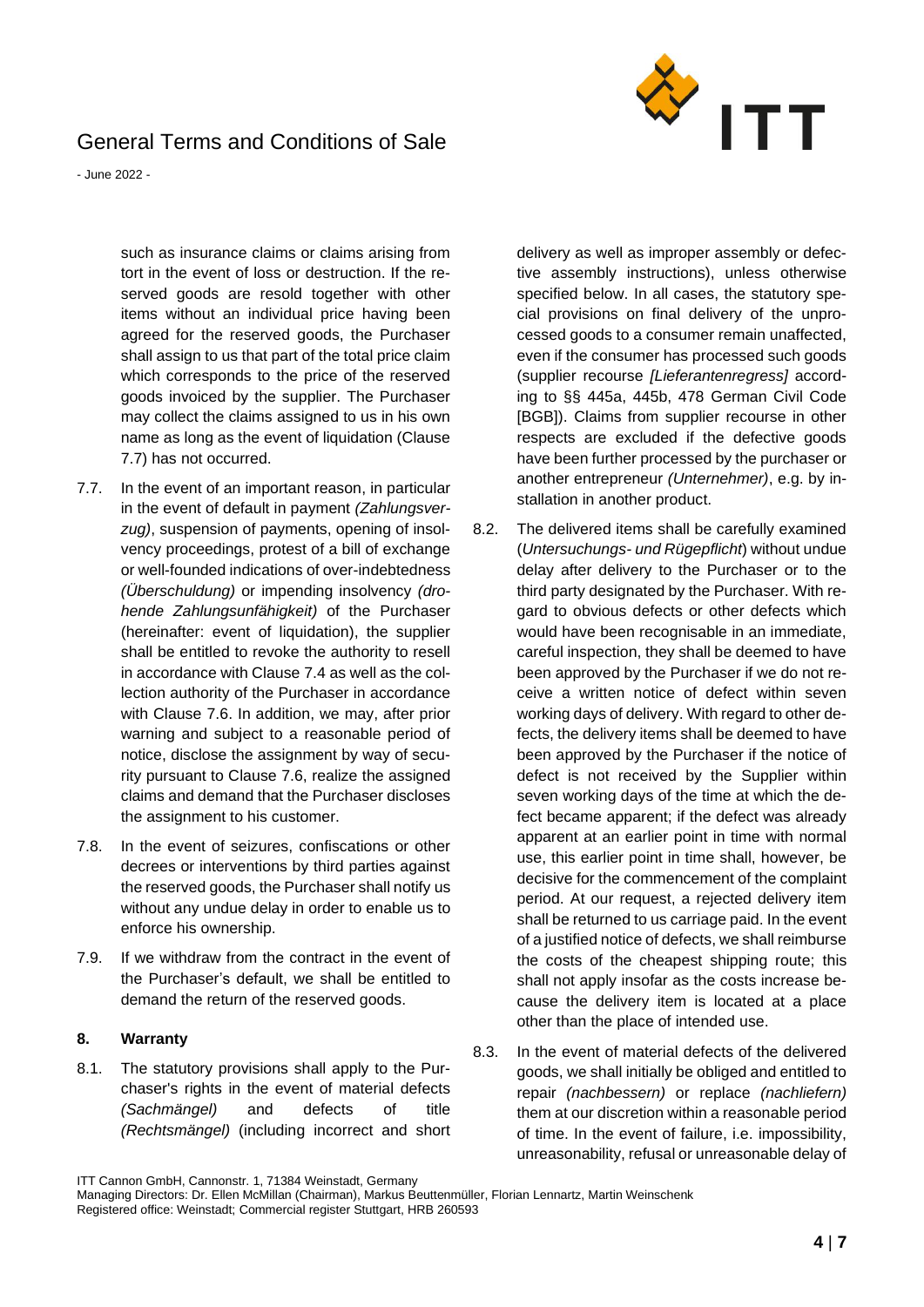

- June 2022 -

the repair or replacement delivery, the Purchaser may withdraw from the contract or reduce the purchase price accordingly.

- 8.4. In the event of defects in components of other manufacturers which we cannot remedy for licensing or factual reasons, we shall, at our discretion, assert our warranty claims against the manufacturers and suppliers for the account of the Purchaser or assign them to the Purchaser. Warranty claims against us for such defects shall only exist under the other conditions and in accordance with these General Terms and Conditions of Sale if the judicial enforcement of the aforementioned claims against the manufacturer and supplier was unsuccessful or, e.g. due to insolvency, has no prospect of success. During the duration of the legal dispute, the statute of limitations of the relevant warranty claims of the Purchaser against us shall be suspended.
- 8.5. The warranty shall lapse if the customer changes the delivery item or has it changed by third parties without our consent and if this makes it impossible or unreasonably difficult *(unzumutbar)*  to remedy the defect. In any case, the Purchaser shall bear the additional costs of remedying the defect resulting from the change.
- 8.6. We are entitled to make the subsequent performance *(Nacherfüllung)* owed dependent on the Purchaser paying the due purchase price. However, the Purchaser shall be entitled to retain a reasonable part of the purchase price in proportion to the defect.
- 8.7. If a defect is due to our default, the customer may claim damages pursuant to Clause [10.](#page-5-0)
- 8.8. The warranty period is one year from delivery or, if acceptance is required, from acceptance. This period shall not apply to claims for damages by the customer arising from injury to life, body or health or from intentional or grossly negligent breaches of duty by the seller or his vicarious agents, which shall be time-barred in accordance with the statutory provisions.

## <span id="page-4-0"></span>**9. Intellectual Property Rights and Copyrights**

- 9.1. In accordance with this Clause [9,](#page-4-0) we guarantee that the delivery item is free from intellectual property rights or copyrights of third parties. Each contracting party shall without undue delay notify the other contracting party in writing if claims are asserted against it due to the infringement of such rights.
- 9.2. In the event that the delivery item infringes an intellectual property right or copyright of a third party, we shall, at our option and expense, modify or exchange the delivery item in such a way that no further rights of third parties are infringed, but the delivery item continues to fulfil the contractually agreed functions, or provide the customer with the right of use by concluding a license agreement with the third party. If the we do not succeed in this within a reasonable period of time, the Purchaser is entitled to withdraw from the contract or to reduce the purchase price appropriately. Any claims for damages part of the Purchaser shall be pursuant to the restrictions set out in Clause [10](#page-5-0) of these General Terms and Conditions of Sale.
- 9.3. In the event of infringements of rights by products of other manufacturers supplied by us, we shall, at our discretion, assert our claims against the manufacturers and sub-suppliers for the account of the Purchaser or assign them to the Purchaser. In these cases, claims against us in accordance with this Clause [9](#page-4-0) shall only exist if the judicial enforcement of the aforementioned claims against the manufacturers and sub-suppliers was unsuccessful or, for example due to insolvency, has no prospect of success.
- 9.4. Claims of the Purchaser shall be excluded insofar as Purchaser is responsible for the infringement of property rights. Claims of the Purchaser shall also be excluded insofar the infringement of the intellectual property right is caused by particular specifications of the Purchaser, by a usage not foreseeable by us by the fact that the

ITT Cannon GmbH, Cannonstr. 1, 71384 Weinstadt, Germany

Managing Directors: Dr. Ellen McMillan (Chairman), Markus Beuttenmüller, Florian Lennartz, Martin Weinschenk Registered office: Weinstadt; Commercial register Stuttgart, HRB 260593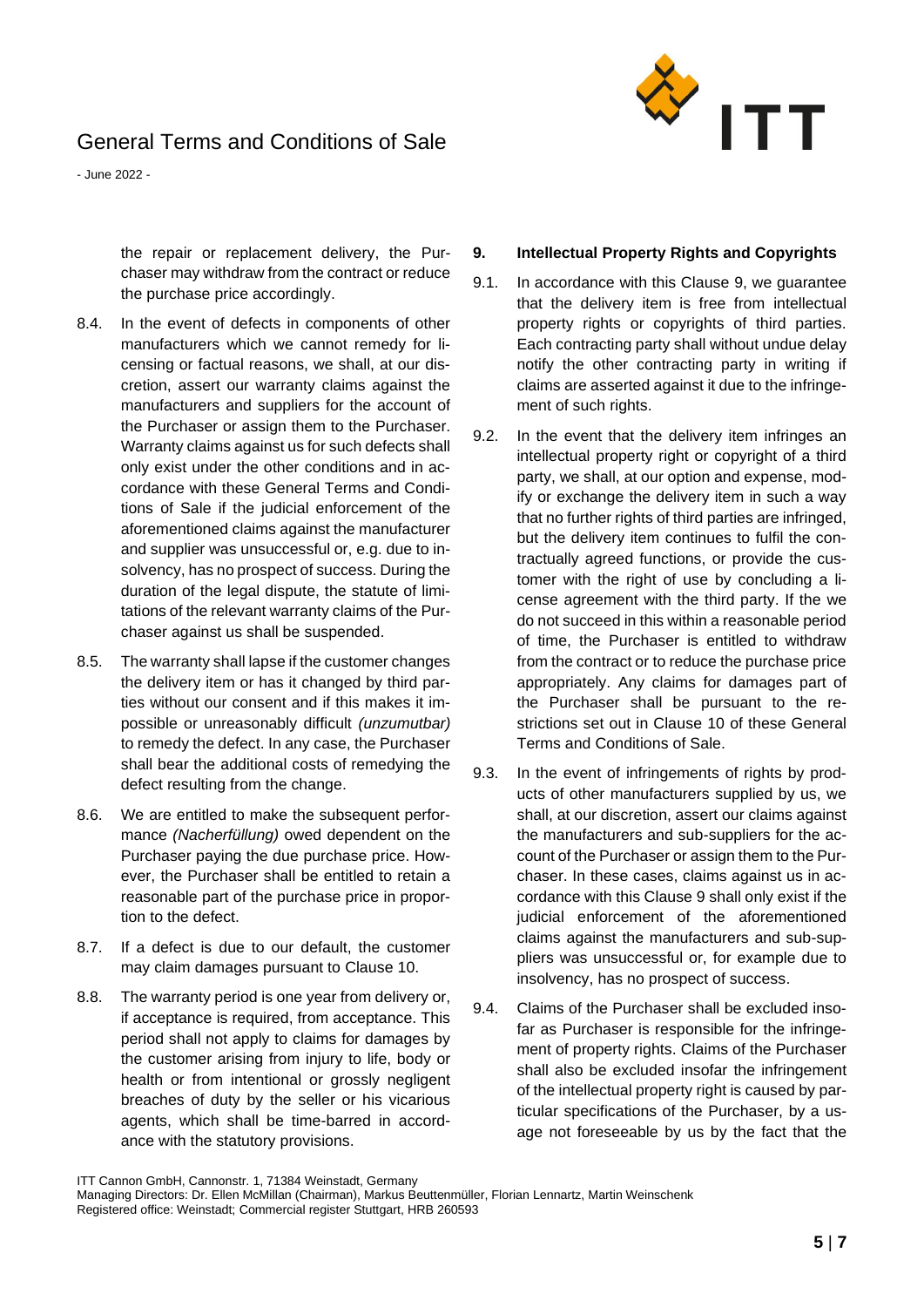

- June 2022 -

delivery is modified by the customer or used together with products not delivered by the supplier.

## <span id="page-5-0"></span>**10. Damage Claims**

- 10.1. Our liability for damages, for whatever legal reason, in particular impossibility, default *(Verzug)*, defective or incorrect delivery, violation of contract, violation of obligations in contract negotiations and tort *(unerlaubte Handlung)*, shall be limited in accordance with this Clause [10](#page-5-0) as far as it depends on fault.
- <span id="page-5-1"></span>10.2. We shall not be liable in the event of ordinary negligence *(einfache Fahrlässigkeit)* on the part of our executive bodies, legal representatives, employees or other vicarious agents *(Erfüllungsgehilfen)*, insofar as this is not a violation of essential contractual obligations *(vertragswesentliche Pflichten)*. Essential to the contract are the obligation to deliver the Supplies on time that are free from defects of title and material defects which more than insignificantly impair its functionality or fitness for use, as well as obligations to provide advice, protection and care, which are intended to enable the Purchaser to use the delivery item in accordance with the contract or are intended to protect the life and limb of the Purchaser's personnel or to protect the Purchaser's property from considerable damage.
- 10.3. Insofar as we as the Supplier are liable for damages in accordance with Clause [10.2,](#page-5-1) this liability shall be limited to damages which we foresaw at the time of conclusion of the contract as a possible consequence of a violation of the contract or which we should have foreseen using customary care. Indirect damages and consequential damages resulting from defects of the delivery item are also only eligible for compensation if such damages are typically to be expected when the delivery item is used as intended.
- 10.4. The above exclusions and limitations of liability shall apply to the same extent in favour of our

executive bodies, legal representatives, employees and other vicarious agents.

- 10.5. Insofar as we provide technical information or act in an advisory capacity and this information or advice is not part of the contractually agreed scope of services owed by us, this shall be done free of charge and with the exclusion of any liability.
- <span id="page-5-2"></span>10.6. The limitations of this Clause [10](#page-5-0) shall not apply to our liability for willful or grossly negligent conduct, for guaranteed characteristics *(Beschaffenheitsmerkmale)*, for injury to life, limb or health or under the German Product Liability Act.

### **11. Limitation**

- 11.1. Notwithstanding § 438 para. 1 no. 3 BGB (German Civil Code), the general limitation period for claims arising from material defects and defects of title shall be one year from delivery. If acceptance *(Abnahme)* has been agreed, the statute of limitations shall commence with acceptance. This period shall not apply to claims for damages by the Purchaser arising from injury to life, limb or health or from willful or grossly negligent default by us or our vicarious agents *(Erfüllungsgehilfen)*, which shall in each case become time-barred in accordance with the statutory provisions.
- 11.2. The statutory limitation period for building materials (§ 438 para. 1 no. 2 BGB) as well as other special statutory provisions on limitation (in particular § 438 para. 1 no. 1, para. 3, §§ 444, 445b BGB) shall remain unaffected.
- 11.3. The aforementioned limitation periods of the purchase law *(Kaufrecht)* also apply to contractual and non-contractual claims for damages of the buyer based on a defect of the goods, unless the application of the regular statutory limitation period (§§ 195, 199 BGB) would lead to a shorter limitation period in individual cases. However, claims for damages on the part of the Purchaser

Managing Directors: Dr. Ellen McMillan (Chairman), Markus Beuttenmüller, Florian Lennartz, Martin Weinschenk Registered office: Weinstadt; Commercial register Stuttgart, HRB 260593